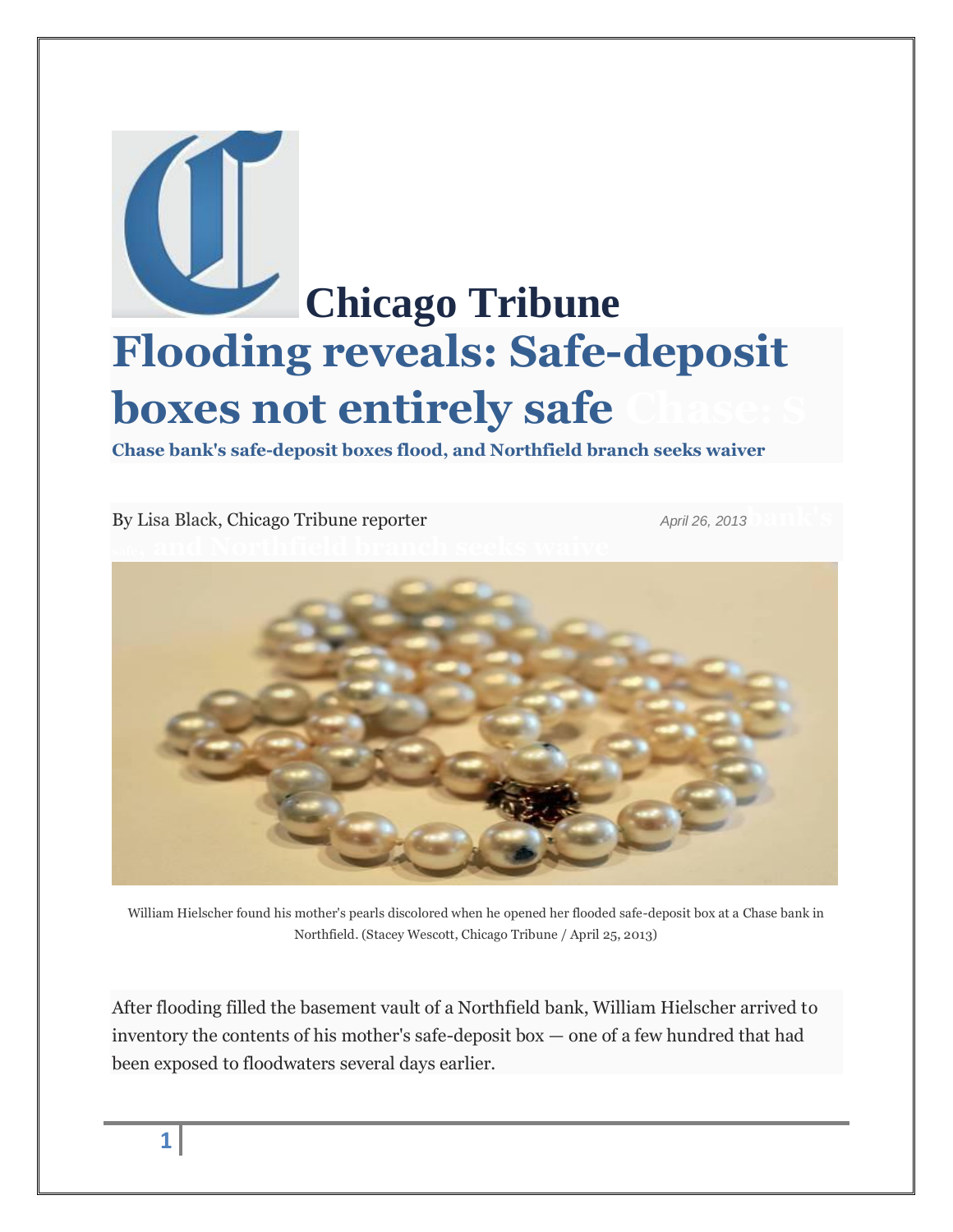Chase bank employees led him past a security guard, behind a floor-to-ceiling plastic curtain and down some stairs into a humid, rank-smelling room. There, workers wearing disposable gloves gingerly drained dirty water from his safe-deposit box, then photographed the contents under the watchful eye of bank employees.

Hielscher, a lawyer, described the ordeal as more emotional than expected as he looked at his mother's string of pearls and water-sodden photographs. He was stunned when the bank at 400 Central Ave. asked him to sign a release stating that it was not liable for losses.

"I find that to be unconscionable," said Hielscher, who refused to sign the release and told several other customers that they shouldn't sign it either.

He discovered what many disaster victims seldom learn until it's too late — that the contents of safe-deposit boxes are not covered by banks or the Federal Deposit Insurance Corp. As in super storm Sandy, Hurricane Katrina and other disasters, people who weren't covered by homeowners insurance lost valuable heirlooms and documents, believing they were safe.

"Perhaps it should be called a 'potentially unsafe' deposit box," said Hielscher, who noted that his mother's pearls were described as "white beads" by a bank employee who wrote down the inventory. "I think people are under the mistaken impression that the bank is protecting their valuables the same way the bank is protecting their money."

Though the bank isn't liable for items in boxes damaged by flooding, a Chase official said the branch will consider covering some of its customers' losses and is encouraging them to submit claims for items "not otherwise covered by your homeowners insurance," according to paperwork given to them during the inventory process.

When people rent a safe-deposit box, the no-liability policy is "stated clearly in the agreement," said Tom Kelly, a Chase spokesman based in Chicago. But "we look at each case individually and work with the customer."

"We used the same formula we used in Hurricane Sandy," he said. "We called customers and said, 'Can you come see how your box is affected?' They look at the inventory and submit a claim for possible losses."

For instance, the bank might pay the costs of cleaning, restoring or repairing damaged items, such as jewelry, he said.